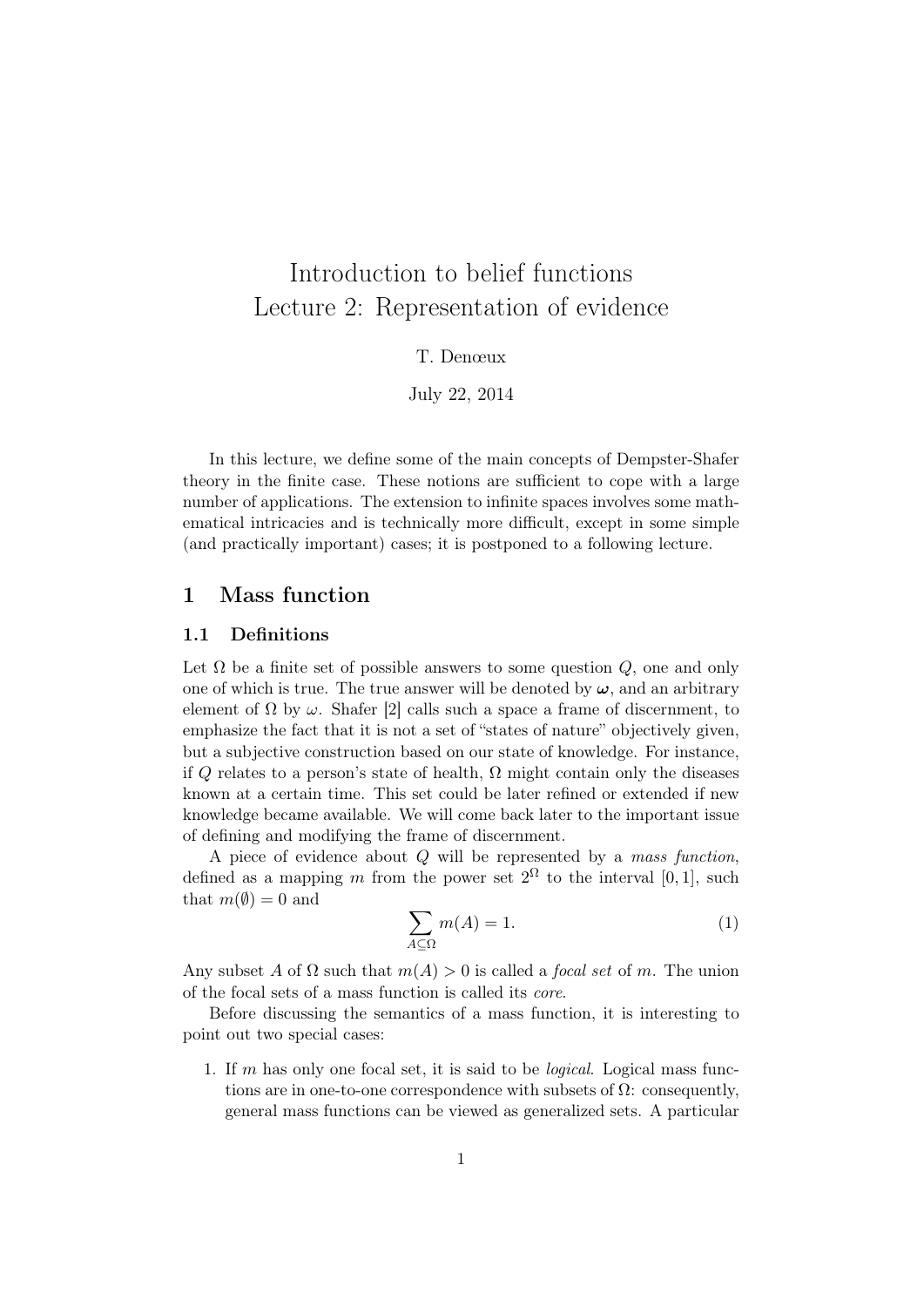logical mass function plays a special role in the theory; it is the vacuous mass function  $m_?$  defined by  $m_?(\Omega) = 1$ ; as we will see later, such a mass function corresponds to a totally uninformative piece of evidence.

2. If all focal sets are singletons (i.e., sets of cardinality one), m is said to be Bayesian. To each Bayesian mass function can be associated a probability distribution  $p : \Omega \to [0, 1]$  such that  $p(\omega) = m({\omega})$  for all  $\omega \in \Omega$ .

A belief function may thus be viewed both as a generalized set and as a non-additive measure. As we will see in following lectures, basic mechanisms for reasoning with belief functions extend both probabilistic operations (such as marginalization and conditioning) and set-theoretic operations (such as intersection and union).

#### 1.2 Semantics

The following example will show how the formalism of mass functions can be used to represent a piece of evidence. It will also serve as an illustration of the semantics of mass functions.

Example 1 A murder has been committed and there are three suspects: Peter, John and Mary. The question  $Q$  of interest is the identity of the murderer and the frame of discernment is  $\Omega = \{Peter, John, Mary\}$ . The piece of evidence under study is a testimony: a witness saw the murderer. However, this witness is short-sighted and he can only report that he saw a man. Unfortunately, this testimony is also not fully reliable, because we know that the witness is drunk 20 % of the time. How can such a piece of evidence be encoded in the language of mass functions?

We can see here that what the testimony tells us about Q depends on the answer to another question  $Q'$ : Was the witness drunk at the time of the murder? If he was not drunk, we know that the murderer is Peter or John. Otherwise, we know nothing. Since there is 80% chance that the former hypothesis holds, we may assign a 0.8 mass to the set  ${Peter, John}$ , and  $0.2$  to  $\Omega$ :

$$
m(\lbrace Peter, John \rbrace) = 0.8, \quad m(\Omega) = 0.2
$$

In the above example, we receive a message (a testimony) about  $Q$ , whose meaning depends on the answer to a related question  $Q'$  for which we have a chance model (a probability distribution). We can compare our evidence to a canonical example where we know that the outcomes of a random experiment are  $o_1$  and  $o_2$  with corresponding chances  $p_1 = 0.8$  and  $p_2 = 0.2$ , and the message can only be interpreted with knowledge of the outcome. If the outcome is  $o_1$ , then the meaning is  $\omega \in \{Peter, John\}$ , otherwise the meaning is  $\omega \in \Omega$ , i.e., the message is totally uninformative.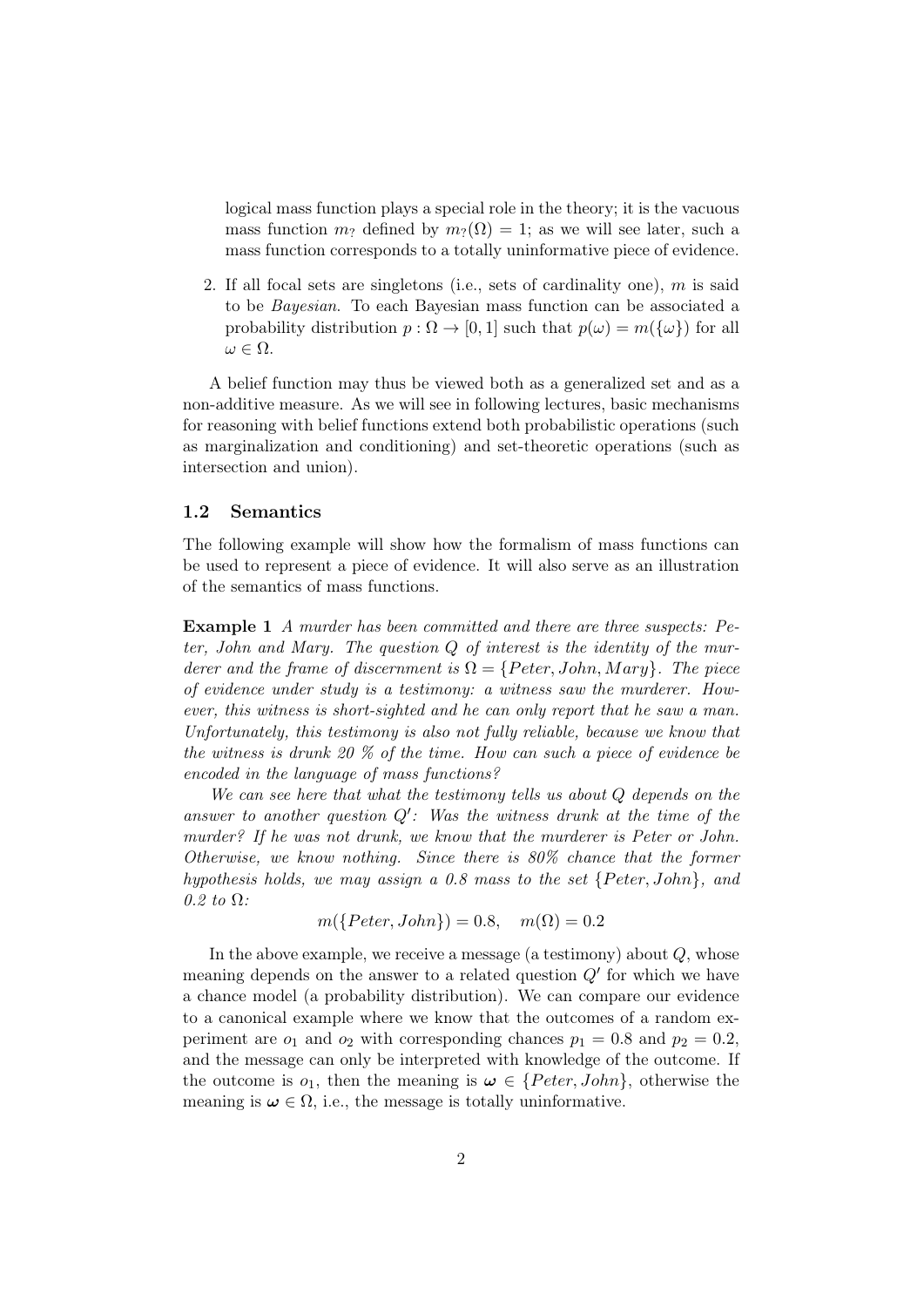As remarked by Shafer [3], probability judgements can be made by comparing the available evidence to some canonical example involving a chance setup. In the Bayesian theory, we compare our evidence to a situation where the truth is governed by chance (e.g., by thinking of the murderer as having been selected at random). In the belief function approach, the canonical example describes a situation where the meaning of the evidence is governed by chance.

More precisely, two scenarios are specially useful to construct canonical examples for mass functions.

The first scenario involves a machine that has two modes of operation, normal and faulty. We know that in the normal mode it broadcasts true messages, but we are completely unable to predict what it does in the faulty mode. We further assume that the operating mode of the machine is random and there a chance  $p$  that it is in the normal mode. It is then natural to say that a message  $\omega \in A$  produced by the machine has a chance p of meaning what it says and a chance  $1 - p$  of meaning nothing. This leads to the mass function  $m(A) = p$  and  $m(\Omega) = 1 - p$ . Such a mass function, with two focal sets including  $\Omega$ , is called a simple mass function.

The above story is simple and very useful to model situations in which a partially reliable source of information provides a simple statement of the form  $\omega \in A$  and we can assess the probability of the source to be reliable. How, it is not general enough to cover all kinds of evidence. In [3], Shafer introduced a more sophisticated scenario that is general enough to produce canonical examples for arbitrary mass functions. In this scenario, a source holds some *true information* of the form  $\boldsymbol{\omega} \in A^*$  for some  $A^* \subseteq \Omega$ . It sends us this information as an encoded message using a code chosen at random from a set of codes  $U = \{c_1, \ldots, c_r\}$ , according to some known probability measure  $\mu$  (Figure 1). We know the set of codes as well as the chances of each code to be selected. If we decode the message using code c, we get a decoded message of the form  $\omega \in \Gamma(c)$  for some subset  $\Gamma(c)$  of  $\Omega$ . Then,

$$
m(A) = \mu(\lbrace c \in U | \Gamma(c) = A \rbrace)
$$
\n<sup>(2)</sup>

is the chance that the original message was " $\omega \in A$ ", i.e., the *probability of* knowing that  $\omega \in A$ , and nothing more.

In the above framework, the mapping  $\Gamma: U \to 2^{\Omega} \setminus \{\emptyset\}$  is called a multi-valued mapping and the triple  $(U, \mu, \Gamma)$  is called a source. We can observe that a source corresponds formally to a random set [1]. However, the term "random set" may be misleading here, because we are not interested in situations where a set is selected at random (such as, e.g., drawing a handful of marbles from a bag). Here, the true answer to the question of interest is a single element of  $\Omega$  and it is not assumed to have been selected at random. Instead, chances are introduced when comparing our evidence to a situation where the meaning of a message depends on the result of a random experiment.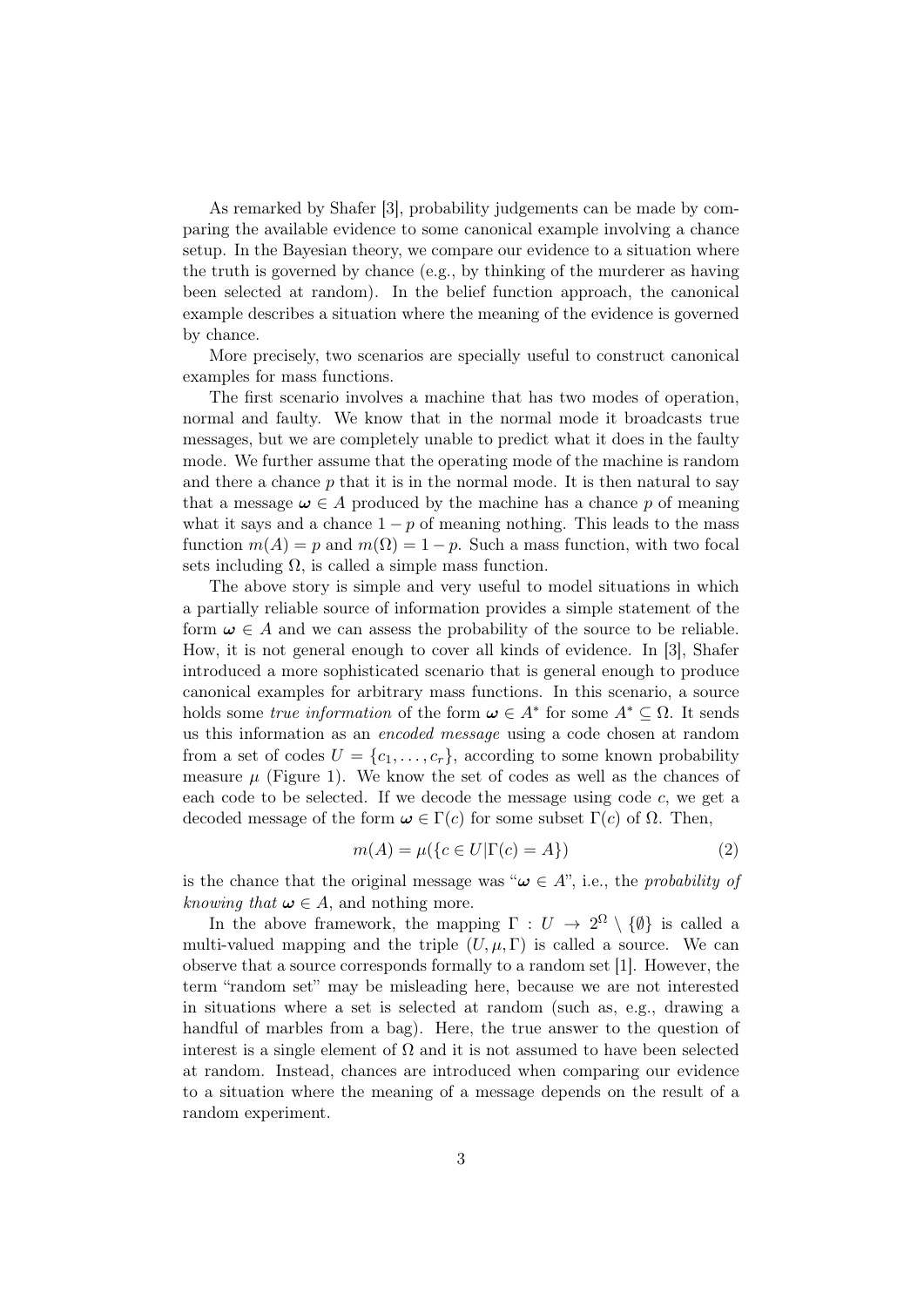

Figure 1: Random code setup.

It is clear that a source  $(U, \mu, \Gamma)$  always induces a mass function from (1) and, conversely, any mass function can be seen as generated by a source. However, as will shall see, the concept of a source is more general than that of mass function, because a source can be used in the infinite case to general belief functions even when a mass function does not exist.

# 2 Belief and plausibility functions

## 2.1 Definitions

Let us assume the available evidence to be encoded by a mass function  $m$ on  $\Omega$  generated by a source  $(U, \mu, \Gamma)$ . For any  $A \subseteq \Omega$ , the uncertainty of the proposition  $\omega \in A$  can be quantified by two numbers:

1. The probability that the evidence implies A, defined by

$$
Bel(A) = \mu({c \in U | \Gamma(c) \subseteq A})
$$
 (3a)

$$
= \sum_{B \subseteq A} m(B); \tag{3b}
$$

2. The probability that the evidence does not contradict A, given by

$$
Pl(A) = \mu(\lbrace c \in U | \Gamma(c) \cap A \neq \emptyset \rbrace)
$$
 (4a)

$$
= \sum_{B \cap A \neq \emptyset} m(B). \tag{4b}
$$

Clearly,  $Bel(\emptyset) = Pl(\emptyset) = 0$ ,  $Bel(\Omega) = Pl(\Omega) = 1$ ,  $Bel(A) < Pl(A)$  and  $Pl(A) = 1 - Bel(\overline{A})$ , where  $\overline{A}$  denotes the complement of A. The quantity  $Bel(A)$  can be interpreted as a degree of support for proposition A, or as a degree of belief. The function  $Bel: 2^{\Omega} \rightarrow [0,1]$  is called a *belief function*.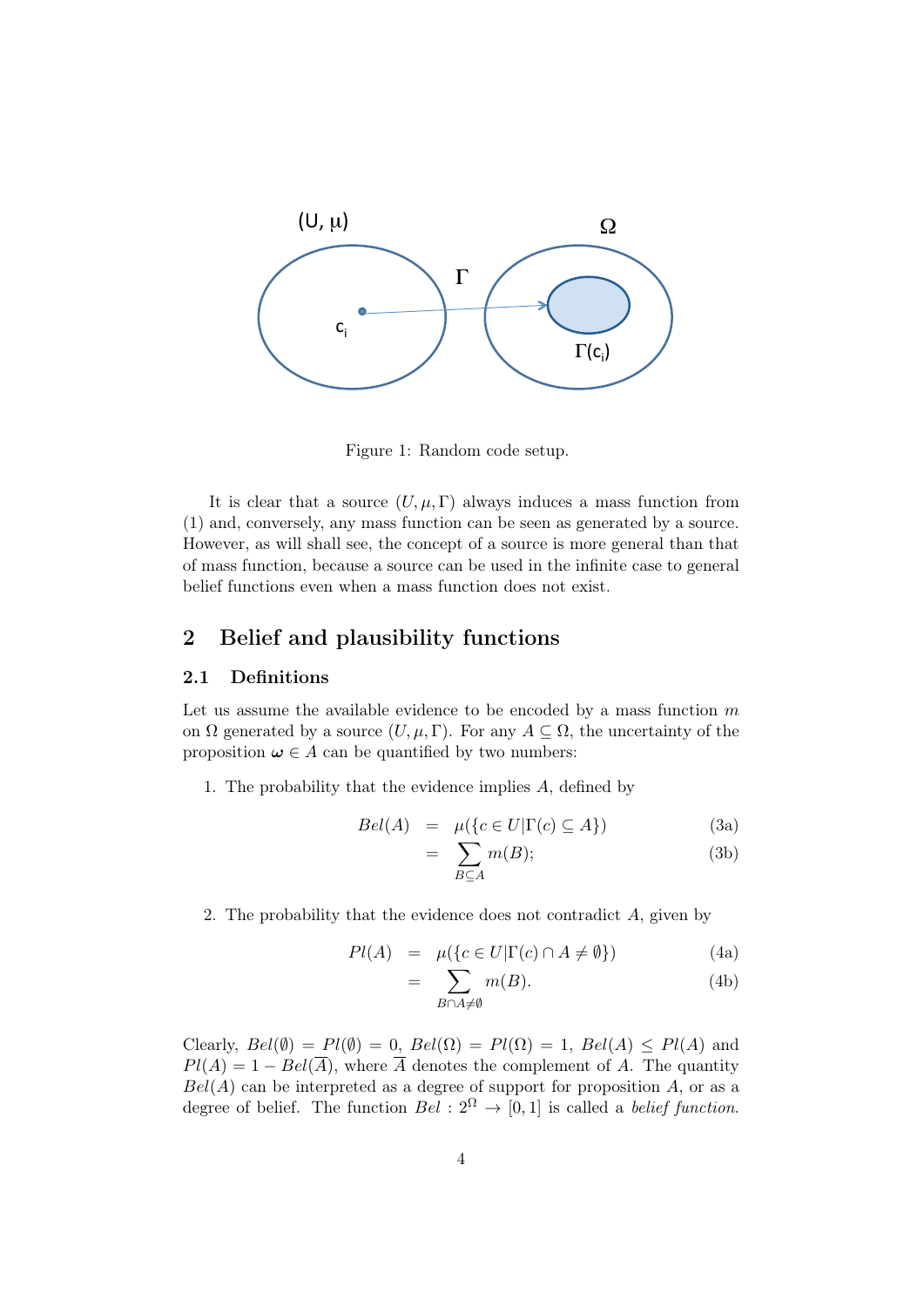In contrast,  $Pl(A)$  can be seen as the degree to which one fails to doubt A; this number is called the plausibility of A and the function  $Pl : 2^{\Omega} \to [0, 1]$ is called a plausibility function.

#### 2.2 Properties

**Theorem 1** A function Bel :  $2^{\Omega} \rightarrow [0,1]$  is a belief function iff it satisfies the following conditions:

- 1.  $Bel(\emptyset) = 0;$
- 2.  $Bel(\Omega) = 1;$
- 3. For any  $k \geq 2$  and any collection  $A_1, \ldots, A_k$  of subsets of  $\Omega$ ,

$$
Bel\left(\bigcup_{i=1}^{k} A_i\right) \ge \sum_{\emptyset \ne I \subseteq \{1,\dots,k\}} (-1)^{|I|+1} Bel\left(\bigcap_{i \in I} A_i\right). \tag{5}
$$

Proof: See [2, page 51].

In general, a function satisfying  $(5)$  for a given k is said to be monotone of order  $k$ . It is clear that monotonicity of order  $k$  implies monotonicity of order k' for all  $k' < k$ . A function that is monotone for any k is said to be monotone of order infinite, or completely monotone. Furthermore, properties 1 and 2 above imply that Bel is increasing. To see this, let A and B be two subsets of  $\Omega$  such that  $A \subseteq B$  and let  $C = B \setminus A$ . We have  $B = A \cup C$  and  $A \cap C = \emptyset$ . From (5) with  $k = 2$ , we have

$$
Bel(B) = Bel(A \cup C) \ge Bel(A) + Bel(C) - Bel(A \cap C)
$$
  
= 
$$
Bel(A) + Bel(C) \ge Bel(A).
$$
 (6)

Theorem 1 tells us that a completely monotone set function such that  $Bel(\emptyset) = 0$  and  $Bel(\Omega) = 1$  is induced by some mass function m using (3b). We may wonder whether there exists a unique  $m$  generating a belief function Bel. Indeed, (3b) for  $A \in 2^{\Omega} \setminus \{ \emptyset, \Omega \}$  provides  $2^{|\Omega|} - 2$  equations and there are  $2^{|\Omega|} - 2$  free mass numbers (taking into account constraint (1)). Consequently, one must be able to recover m from Bel in a unique way. The following theorem states that  $m$  is actually the Möbius inverse of Bel, a notion from Combinatorial theory [2].

**Theorem 2** Let Bel :  $2^{\Omega} \rightarrow [0, 1]$  be a belief function induced by a mass function m. Then

$$
m(A) = \sum_{B \subseteq A} (-1)^{|A| - |B|} Bel(B),
$$

for all  $A \subseteq \Omega$ .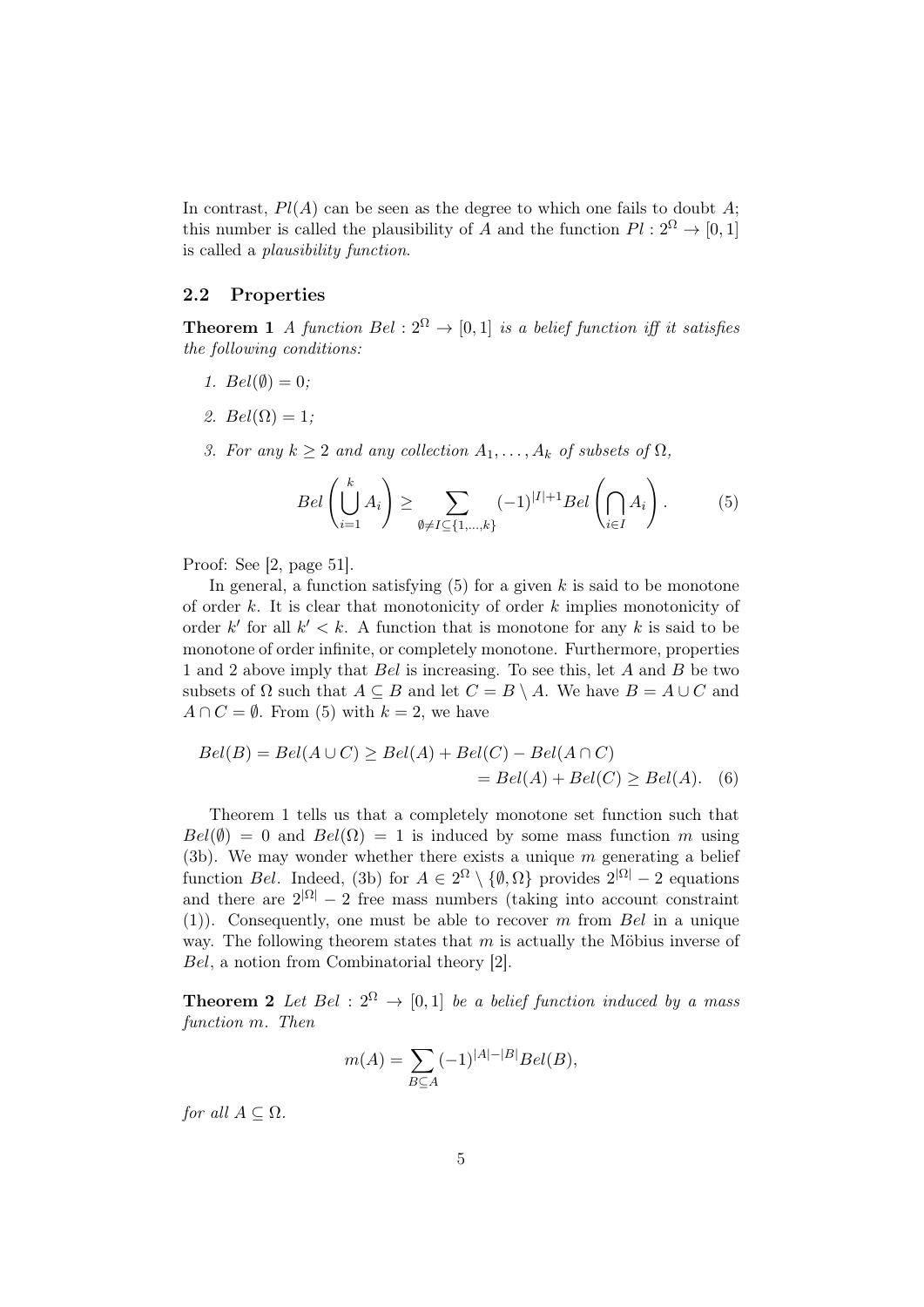Proof: See [2, page 52].

Using the identity  $Pl(A) = 1 - Bel(\overline{A})$  for any  $A \subseteq \Omega$ , it is easy to obtain the following theorem, which is a counterpart of Theorem 1:

**Theorem 3** A function  $Pl : 2^{\Omega} \rightarrow [0,1]$  is a plausibility function iff it satisfies the following conditions:

- 1.  $Pl(\emptyset) = 0$ :
- 2.  $Pl(\Omega) = 1$ ;
- 3. For any  $k \geq 2$  and any collection  $A_1, \ldots, A_k$  of subsets of  $\Omega$ ,

$$
Pl\left(\bigcap_{i=1}^k A_i\right) \le \sum_{\emptyset \ne I \subseteq \{1,\dots,k\}} (-1)^{|I|+1} Pl\left(\bigcup_{i \in I} A_i\right). \tag{7}
$$

A set function verifying the third property in Theorem 3 is said to be alternating of order infinite, or completely alternating. A plausibility function is a completely alternating set function Pl such that  $Pl(\emptyset) = 0$  and  $Pl(\Omega) = 1.$ 

From the above result, it is clear that, given any of the three functions m, Bel and Pl, we can recover the other two. Consequently, these three functions can be seen as different facets of the same information. In the sequel, we will sometimes use the term "belief function" to refer to any of these functions, when there will be no risk of confusion.

## 3 Special cases and relation with other theories

#### 3.1 Bayesian mass functions

If  $m$  is Bayesian, then

$$
Bel(A) = Pl(A) = \sum_{\omega \in A} m(\{\omega\})
$$

for any  $A \subseteq \Omega$ . Furthermore, for any two disjoint subsets A and B of  $\Omega$ ,

$$
Bel(A \cup B) = \sum_{\omega \in A \cup B} m(\{\omega\}) =
$$

$$
\sum_{\omega \in A} m(\{\omega\}) + \sum_{\omega \in B} m(\{\omega\}) = Bel(A) + Bel(B). \quad (8)
$$

Consequently, belief functions induced by Bayesian mass functions are probability measures and are equal to their dual plausibility functions. Conversely, it is clear that each probability measure  $P$  is a belief function induced by the Bayesian mass function m such that  $m({\{\omega\}}) = P({\{\omega\}})$  for all  $\omega \in \Omega$ .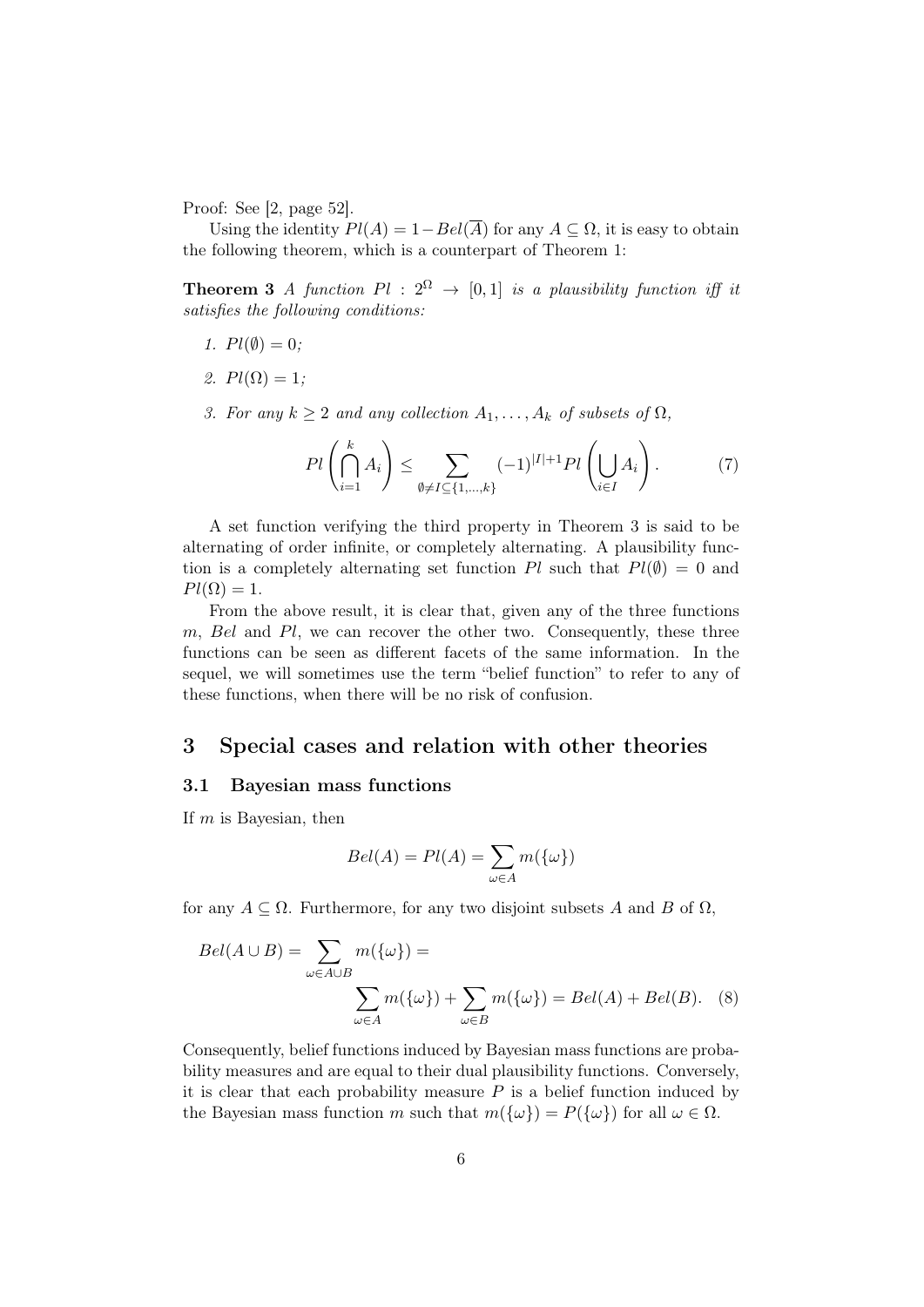In other terms, the set of probability measures is exactly the set of belief functions induced by Bayesian mass functions. This results shows us that the language of belief functions is more general than that of probability theory. As we will see later, the conditioning operation, which plays a major role in updating beliefs based on new evidence in the Bayesian framework, can also be seen as a special case of a more general operation in the belief function framework.

#### 3.2 Consonant mass functions

A mass function m is said to be consonant if its focal sets are nested, i.e., if they can be arranged in an increasing sequence  $A_1 \subset \ldots \subset A_r$ . In that case, functions Bel and Pl satisfy the following properties.

For any  $A, B \subseteq \Omega$ , let  $i_1$  and  $i_2$  be the largest indices such that  $A_i \subseteq A$ and  $A_i \subseteq B$ , respectively. Then,  $A_i \subseteq A \cap B$  iff  $i \leq \min(i_1, i_2)$  and

$$
Bel(A \cap B) = \sum_{i=1}^{\min(i_1, i_2)} m(A_i)
$$
 (9a)

$$
= \min \left( \sum_{i=1}^{i_1} m(A_i), \sum_{i=1}^{i_2} m(A_i) \right) \tag{9b}
$$

$$
= \min(Bel(A), Bel(B)). \tag{9c}
$$

Now, it is easy to deduce, from De Morgan laws, that

$$
Pl(A \cup B) = \max(Pl(A), Pl(B)).
$$
\n<sup>(10)</sup>

Properties (9c) and (10) characterize, respectively, possibility and necessity measures, which form the basis of Possibility theory introduced by Zadeh in [5]. In this theory,  $Pl(A)$  is the degree to which proposition A is possible, and  $Bel(A)$  is the degree to which A is certain, i.e., the degree to which  $\overline{A}$  is impossible. As possibility measures are special plausibility functions (induced by consonant mass functions), the theory of belief functions can be considered as more expressive than Possibility theory. However, as we shall see, the two theories depart in the way different pieces of information are combined: in the belief function approach, a mass function resulting from the combination of two consonant mass functions will generally not be consonant.

An important consequence of (10) is that function Pl can be deduced from its restriction to singletons. More precisely, let  $pl : \Omega \to [0,1]$  be the contour function of m, defined by  $pl(\omega) = Pl({\omega})$ , for all  $\omega \in \Omega$ . For all  $A \subseteq \Omega$ ,

$$
Pl(A) = \max_{\omega \in A} pl(\omega).
$$
 (11)

We note that the condition  $Pl(\Omega) = 1$  implies that  $\max_{\omega \in \Omega} pl(\omega) = 1$ .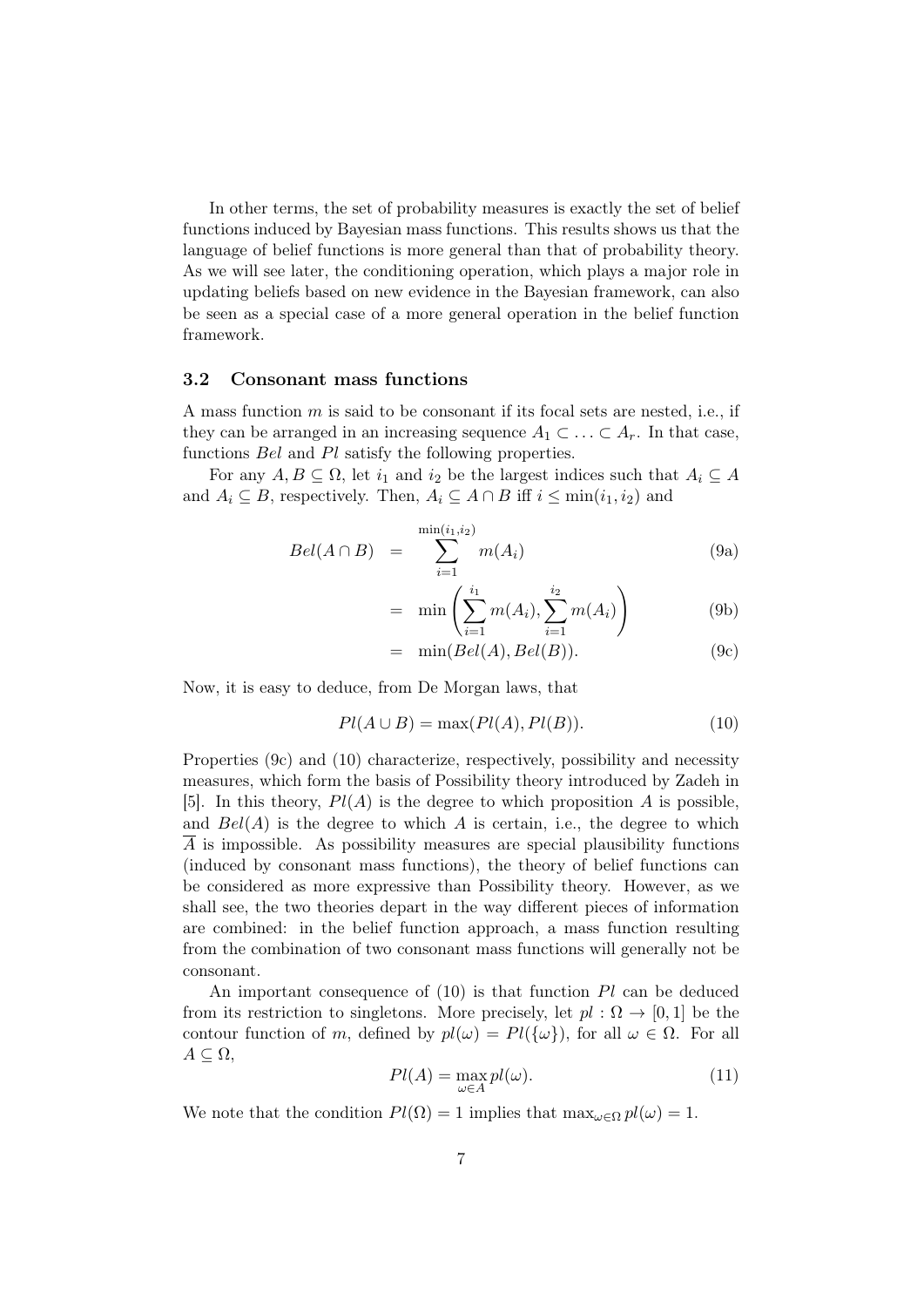We have seen that the plausibility function induced by a consonant mass function is a possibility measure. Conversely, a possibility measure is always a plausibility function for some consonant mass function, which can be recovered from the contour function as follows. Let  $\Omega = {\omega_1, \ldots, \omega_n}$ be the frame of discernment, with elements arranged by decreasing order of plausibility, i.e.,

$$
1 = pl(\omega_1) \geq pl(\omega_2) \geq \ldots \geq pl(\omega_n).
$$

Then, the corresponding mass function is obtained by the following formula:

$$
m(\{\omega_1\}) = pl(\omega_1) - pl(\omega_2)
$$
  
\n
$$
\vdots
$$
  
\n
$$
m(\{\omega_1, \dots, \omega_i\}) = pl(\omega_i) - pl(\omega_{i+1})
$$
  
\n
$$
\vdots
$$
  
\n
$$
m(\Omega) = pl(\omega_n).
$$

Possibility theory has a strong connection with the theory of Fuzzy Sets. More precisely, if we receive evidence of the form " $\omega$  is F", where F is a fuzzy subset of  $\Omega$  with membership function  $\mu_F$ , then this piece of evidence may be represented by a consonant belief function with contour function  $pl = \mu_F$ .

#### 3.3 Relation with imprecise probabilities

To each belief function Bel can be associated the set of probability measures P that dominate Bel, i.e., the set of probability measures such that  $P(A) \geq$  $Bel(A)$  for all subset A of  $\Omega$ . Because of the relation  $Bel(A) = 1 - Pl(\overline{A})$ , we also have  $P(A) \leq P(A)$  for all A, or

$$
Bel(A) \le P(A) \le Pl(A), \quad \forall A \subseteq \Omega.
$$
 (12)

Any probability measure  $P$  verifying (12) is said to be compatible with  $Bel$ , and the set  $P(Bel)$  of all probability measures compatible with Bel is called the credal set of Bel. Any compatible probability can be obtained by distributing each mass  $m(A)$  among the elements of A.

A belief function can thus be seen the lower envelope of a non-empty set of probability measures. Such a function is called a coherent lower probability [4]. However, a coherent lower probability is not always a belief function: in some sense, the notion of coherent lower probability is thus more general. Anyway, the definition of the credal set associated with a belief function is purely formal, as these probabilities have no particular interpretation in our framework. The theory of belief functions is not a theory of imprecise probabilities.